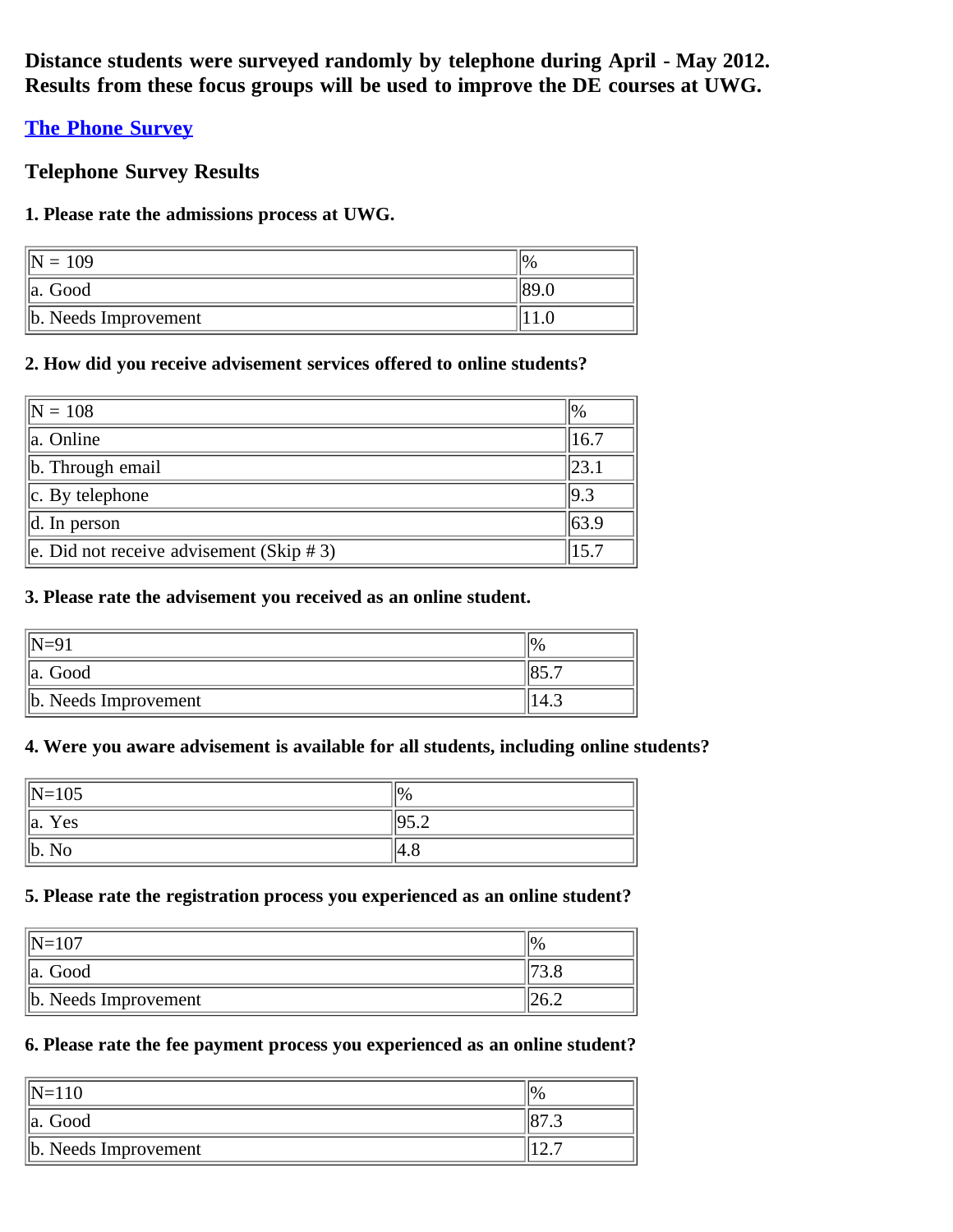### **7. Have you received tutoring services offered to online students?**

| $\left N=110\right\rangle$ | $\frac{9}{6}$ |
|----------------------------|---------------|
| Yes<br>lla.                | --            |
| $\ $ b. No (Skip #8)       | 0/0.5         |

#### **8. Please rate the tutoring you received as an online student.**

| $\mathsf{IN}\text{-}15$   | $\frac{10}{6}$ |
|---------------------------|----------------|
| Good<br>la.               | ت ب            |
| $\ $ b. Needs Improvement |                |

#### **9. Were you aware tutoring is available for all students, including online students?**

| $\left  N=110 \right.$ | $\frac{10}{6}$ |
|------------------------|----------------|
| $\ $ a. Yes            | "74.           |
| $\ $ b. No             | ن.ر∠∟          |

#### **10. Have you received counseling services offered to online students?**

| $\ N=110$              | $\%$ |
|------------------------|------|
| $\ a\ $<br>Yes         |      |
| $\ b. No (Skip #11)\ $ |      |

#### **11. Please rate the counseling you received as an online student.**

|                           | 10, |
|---------------------------|-----|
| a. Good                   |     |
| $\ $ b. Needs improvement |     |

### **12. Were you aware counseling is available for all students, including online students?**

| $\left  N=110 \right.$ | $\frac{10}{6}$ |
|------------------------|----------------|
| $\ a\ $<br>Yes         |                |
| $\ $ b.<br>No          | ∣J∪            |

### **13. Did you use any library resources as an online student, either by visiting a library or using online library resources?**

| $\ N=109$             | $\frac{10}{6}$ |
|-----------------------|----------------|
| Yes<br>$\parallel$ a. | 84.4           |
| b. No                 | 1 J J J        |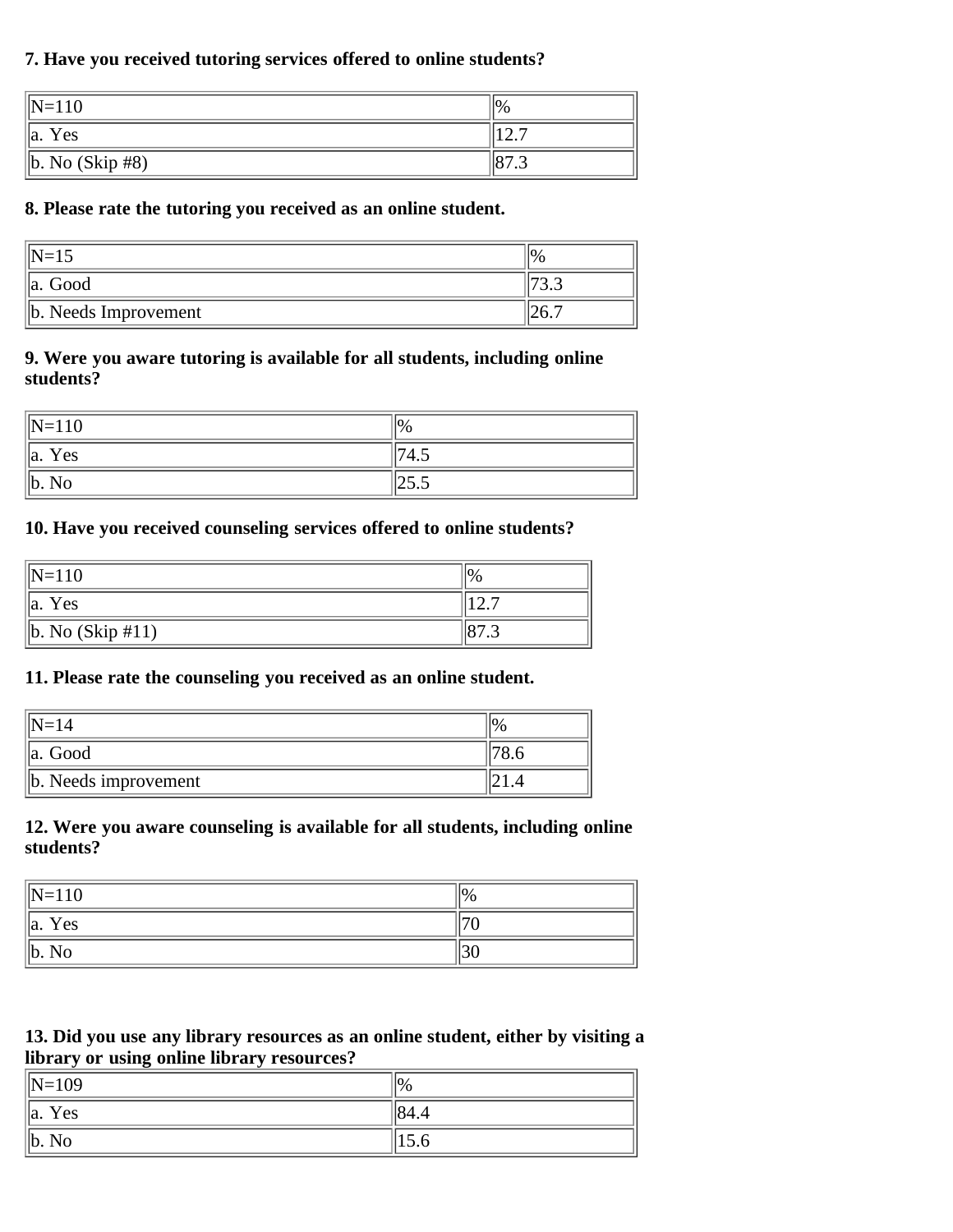#### **14. Please rate the availability of library services for online students.**

| $\mathbb{N} = 1$       | %   |
|------------------------|-----|
| Good<br>$\parallel$ a. |     |
| b. Needs Improvement   | IQ. |

#### **15. Have you utilized any other student services offered to online students?**

| $\ N=105$      | $\frac{10}{6}$ |
|----------------|----------------|
| $\ a\ $<br>Yes | $^{149.5}$     |
| $\ $ b. No     | ⊞JU.J          |

#### **16. Please rate the student services as you received as an online student.**

| $\mathsf{IN}\mathsf{-61}$ |  |
|---------------------------|--|
| Good<br>la.               |  |
| $\ $ b. Needs Improvement |  |

#### **17. How did you receive a technical orientation to CourseDen? More than one answer may apply.**

| $\ N=108$                                              | $1\%$ |
|--------------------------------------------------------|-------|
| a. CourseDen Training Course                           |       |
| b. Live Oritnetaion                                    |       |
| c. Instructor or orientation module inside your course | 125   |
| d. Other class members                                 | 2.8   |
| le. Did not receive technical orientation              | 45.4  |

#### **18. Did these orientations provide you with enough information to effectively use CourseDen by the second week of your course?**

| $\parallel$ N=91   | $\frac{1}{2}$ |
|--------------------|---------------|
| $\parallel$ a. Yes | '6.9          |
| $\ $ b. No         | 20.1          |

#### **19. If you had problems accessing a course or using CourseDen in any way, which of the following did you go to for help? More than one may apply.**  $\equiv$

| $\mathbb{N}=109$                                      | $\frac{1}{2}$ |
|-------------------------------------------------------|---------------|
| $\ $ a. The UWG Online helpline via email or phone    | 122           |
| b. CourseDen Training Course                          | 3.7           |
| c. Instructor or orientation module inside the course | 22.9          |
| ld. Another classmate                                 | 19.3          |
| $\ $ e. After-hours helpline: 1-855-722-0423          | 1.8           |
|                                                       |               |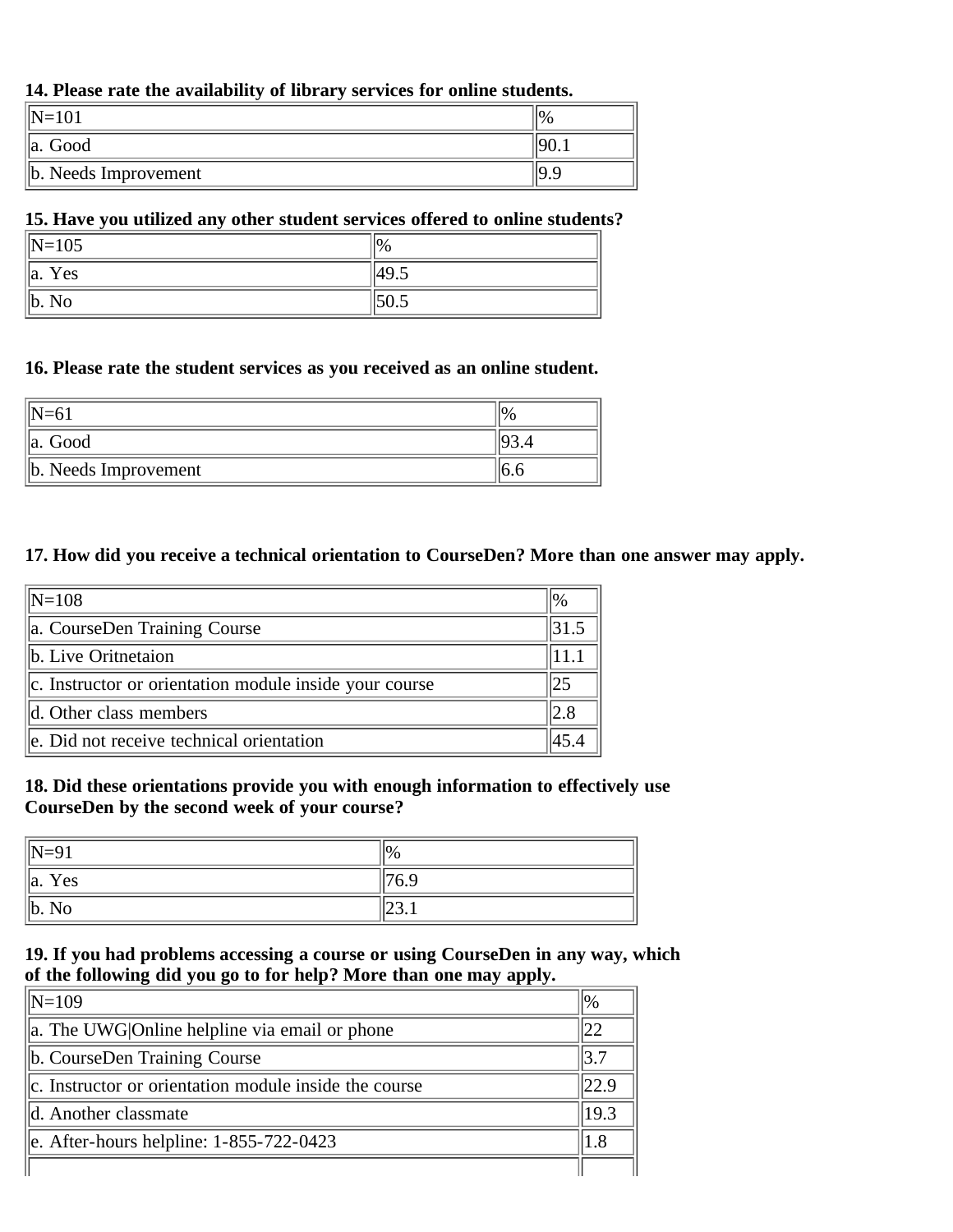| <b>20. Was</b>     | (answer above) successful in solving your CourseDen |                |
|--------------------|-----------------------------------------------------|----------------|
| issues?            |                                                     |                |
| $\ N=100$          |                                                     | $\frac{10}{6}$ |
| $\parallel$ a. Yes |                                                     | 82.8           |
| $\ $ b. Somewhat   |                                                     | 10.3           |
| $\ c. No\ $        |                                                     | 6.9            |

#### **21. Overall, did you received prompt and courteous student support as an online student?**

| $\ N=100$                 | 0/0               |
|---------------------------|-------------------|
| $\parallel$ a.<br>Yes     | $\frac{189.8}{ }$ |
| $\ $ b.<br>N <sub>o</sub> | 10.4              |

### **22. Compared to a traditional course, how much do you think you learned in an online course? Was it about the same, more, or less than in a traditional course?**

| $\text{N}=109$         | $\frac{10}{6}$ |
|------------------------|----------------|
| $\ $ a. About the same | 50.5           |
| $\ $ b. More           |                |
| $\ c.$ Less            |                |

### **23. Compared to a traditional course, how much did you interact your instructor and classmates? Was it about the same, more, or less than in a traditional course?**

| $\ N=109$              | $\frac{10}{6}$ |
|------------------------|----------------|
| $\ $ a. About the same |                |
| $\ $ b. More           | ر و ساعت       |
| $\ c.$ Less            | 54.1           |

# **24. Do you think there are enough online courses offered at UWG?**

| $\vert\vert N=100$ | $\frac{10}{6}$   |
|--------------------|------------------|
| $\ $ a. Yes        | $\parallel$ 57.8 |
| $\ $ b. No         | 23.9             |
| $\ c.$ Not sure    | 18.3             |

### **25. If the online course you last took was not offered online, would you have driven to campus to take the course?**

| $\ N=108$      | $\frac{10}{6}$ |
|----------------|----------------|
| $\ a\ $<br>Yes |                |
|                |                |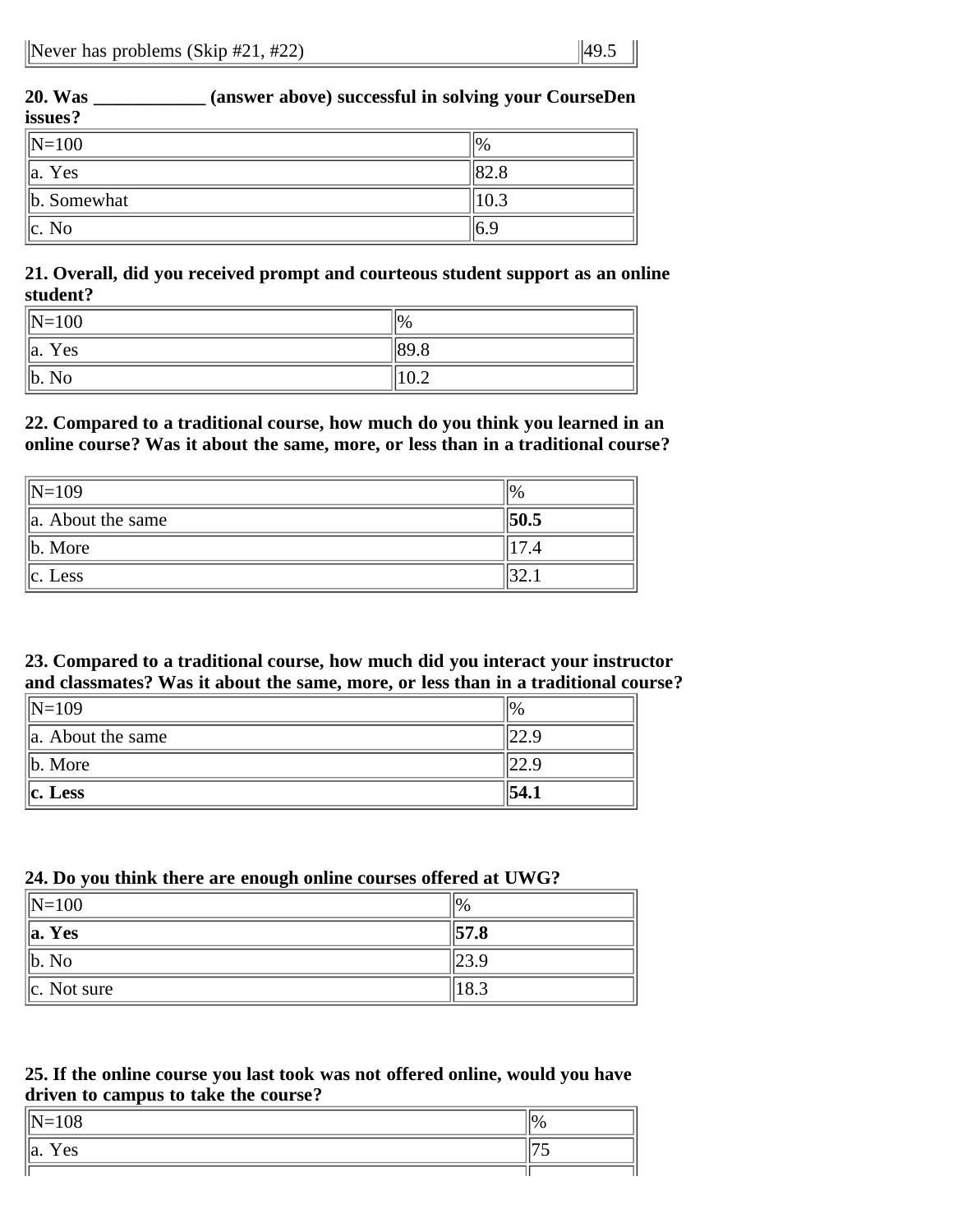| $\ $ b.<br>11 U                                       | ر ۱۷ |
|-------------------------------------------------------|------|
| offered<br>$\ c_{\cdot}\ $<br>$N \cap$<br><b>INUL</b> | ĸ    |

### **26. For what reasons did you take an online class? Multiple responses may apply.**

| $\sqrt{N=108}$                      | $\frac{10}{6}$ |
|-------------------------------------|----------------|
| a. Part pf an online degree program |                |
| b. Not offered on campus            | 23.1           |
| $\ c.$ Distance (too far to drive)  | 24.1           |
| $\parallel$ d. Cost (save money)    | 14.6           |
| Convenience                         | 76.9           |

# **Open-Ended Questions for Distance Student Telephone Survey**

# **May 2013**

**How can admissions be improved?** (Asked only when students said that advisement services needed improvement)

- Transfer isn't easy
- easier to access. make things more visible
- Would like paperwork to be verified in a more efficient manner.
- more qualifed gpa
- Athlete, and someone else had to enroll her, and she was not able to get the class she needed.
- They seem very unorganized and like to send out information at the last minute, at least to grad students.
- For the graduate program it would nice if the did not change the procedure to apply right in the middle of when I was applying.
- Faster service, better quality,
- Simple and easy to use
- past application can be edited openly
- Very lengthy, too much forwarding calls.
- Keeping up with paper work. And following up with students let them know what paper work needs to be submitted
- Locating information on the website. The design of the website was too congested to find the information I needed.
- Staff doesnt communicate well and call center number does not work well and if you have a specific question you have been working with you cant get a hold of them.

### **How can advisement be improved?** (Asked only when students said that advisement process needed improvement)

- Sit down and need to look at the classes previously taken.
- Adviser would only call when I was doing something wrong and never called just to talk or check up
- I wish I could have met in person instead of over the phone. I felt at a disadvantage.
- Excellent
- Wanted more contact from advisor. Scheduling and such.
- Adviser was not helpful with athletic forms.
- History Dept needs improvement, they do not seem specialized.
- Deadlines and outline for steps to be taken for certification of graduate program should be outlined better and readily available for students
- Easier to contact them
- Prefer to not need advisement each time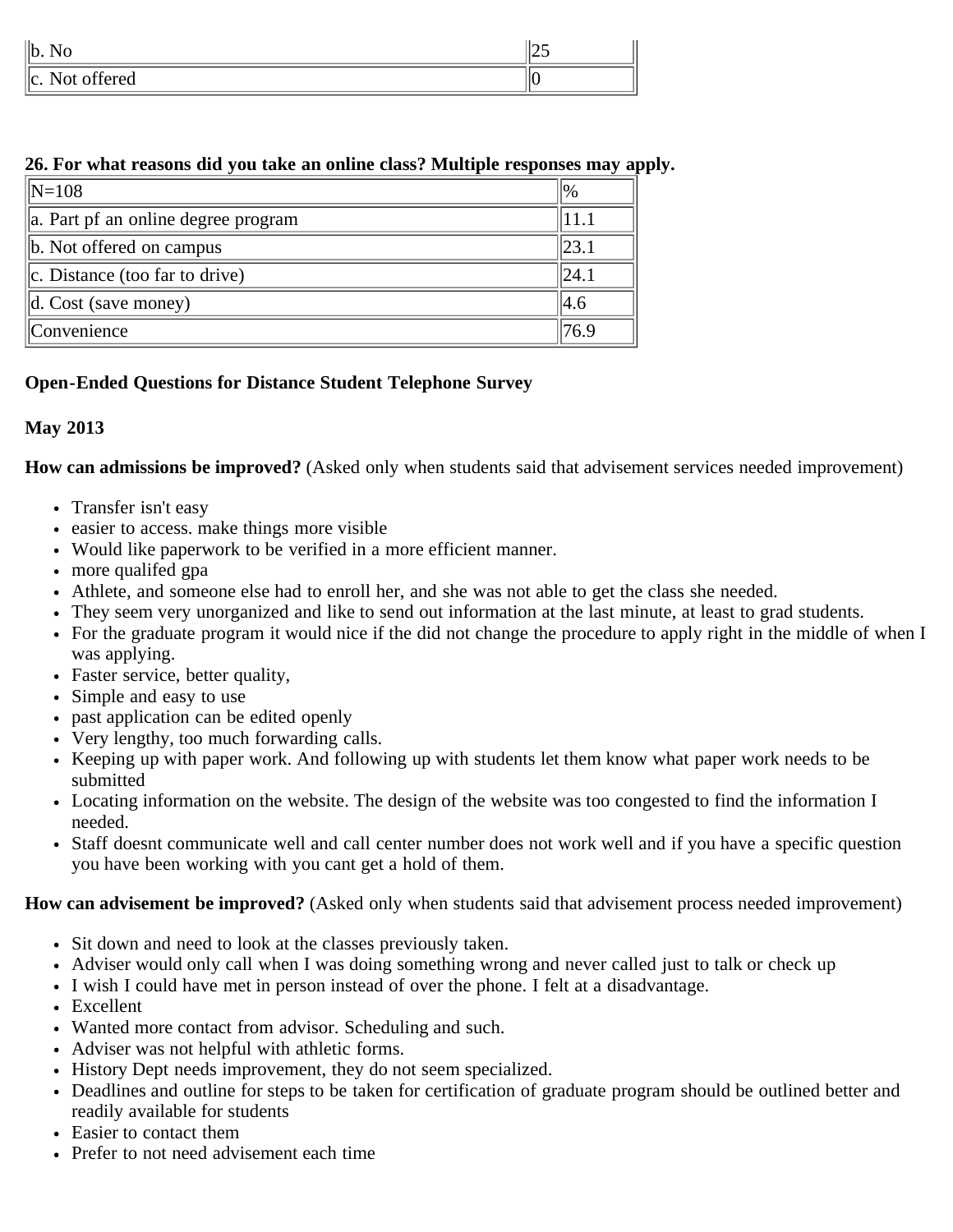- I misunderstood over email. I'm a transfer student and I jsut didn't understand all of the information in the email. But in person it was great.
- The time I had for advisement was too short, and I wish that I could have spent more time with my advisor.
- Student did all the work. More advisor interaction.
- Hard to make an appointment
- no one answered phone for appointments
- Advisers in the biology dept are no good and are no help. Was on my own.

**How can registration be improved?** (Asked only when students said that registration process needed improvement)

- Awful. Banweb shuts down and major service issues.
- When everyone is trying to get in at once lags terribly. Bigger server
- Too many people registering at once, server issues
- The system freezes up a lot.
- bigger servers freezes and crashers
- Doesn't think the server was really able to handle crowd.
- more user friendly
- Make it easier to view classes, link it to Wolf Watch.
- Bugs in the system caused me to be enrolled in two classes when I had unenrolled from the other a while back.
- bigger class
- hard to get on banweb
- Would like to receive emails for when registration begins.
- Not enough criminology classes in person, too many online. Not a good mixture.
- The website gets so full with everyone trying to register at once that it freezes and you cannot log in
- All the classes I wanted
- shouldnt need advisement
- more offered
- Very lengthy process, and kept locking up.
- The whole system shuts down at midnight when everyone is trying to register.
- Old system was better
- It could be more convenient and easier to use.
- Every class I needed was taken.
- Registering by social numbers is not effective
- Too many people logging in at once so computer wont let you in
- Not easy to find classes
- Problems with financial information held me up.
- Compared to Duke, my previous university, the registration system is cumbersome ant tough to use. There all I had to do was put in my school email address and all of the classes I could take showed up and I just had to select them

### **How can fee payment be improved?** (Asked only when students said fee payment process needed improvement)

- Didn't like the service charge for using a credit card to pay for classes. More options for paying.
- Charged for an eCore class when she wasn't even taking an eCore class. Distance courses and eCore need to be more divisible.
- When mixing traditional and online courses, the overall costs rise. Wasn't happy about that part.
- Refund process took two and a half months to rememdy
- Doesn't like the wait time on reimbursement of refunds.
- more than 2 ways of paying
- Offer more payment options.
- shouldn't charge to use credit card
- Not fair for online classes to be an extra tuition rate.
- taking off fines and fee just for taking online classes
- Credit card fees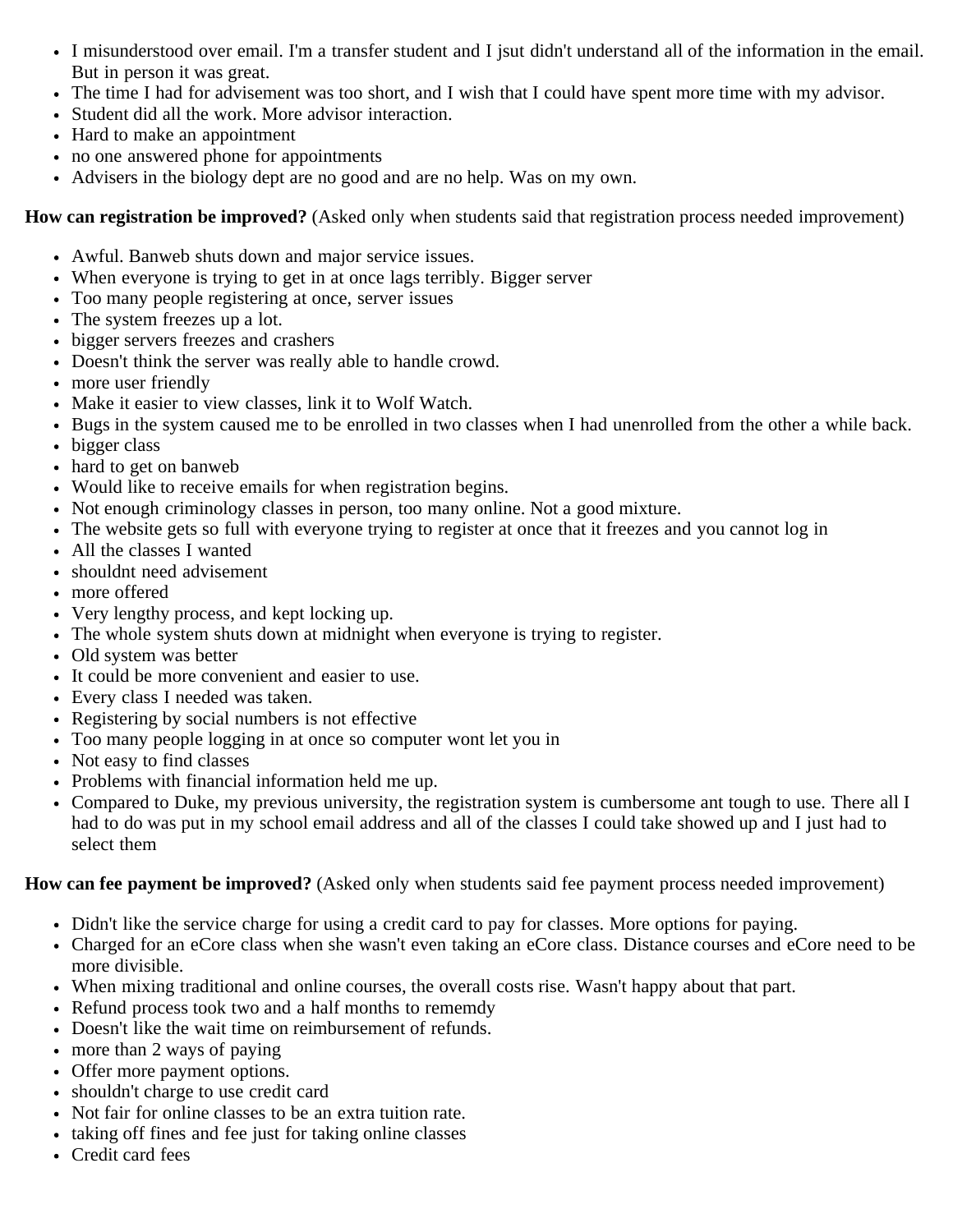- Fee with credit card payment.
- Make a payment have to drive to campus to make it or get charged. Can't do it on the phone. Have to drive 1.5 hours
- The fee assessment should be on the same page that you would pay your fees.

# **How can tutoring be improved?** (asked when students said tutoring for online students needed improvement)

- Used the Writing Lab and thought they could have been more helpful with small errors.
- answers were not accurate, not fimilar

# **How can library services be improved for online students?**

- Navigating Galileo is difficult and not user friendly
- Requesting access tasks to long for articles. Expand resources for nursing majors
- It was difficult to find the Galileo password and when I was in the library, I could not connect to the wifi.
- Easier way to get Galileo password.
- not easy to access from home
- more explanation
- awesome!
- $\cdot$  1-10 maybe an 8
- hard to find an article she could open
- Online resources can be complicated sometimes
- Needs to broaden access to medical journals.
- Pretty good services. I went in person and I was impressed with their hours, until late late.
- access needs to be easier

# **Have you utilized any other student services offered to online students?** (asked to specify if answered 'yes')

- Bursar, SITS
- SITS and Financial Aid
- Financial Aid, Testing, Disability Services, Tutoring
- Financial Aid
- SITS-Computer Repair, Bursar-Billing problems
- SITS
- Financial Aid
- Financial Aid, Career Guidance
- SITS and Disability Services
- Financial Aid
- SITS
- Financial Aid
- Financial Aid
- SITS, Career Services
- Health Office
- Career Services
- $\bullet$  all
- Financial Aid and Career Service
- SITS
- Financial Aid
- Financial Aid
- Financial Aid
- Financial Aid
- finacial aid
- SITS
- Career Guidance, Financial Aid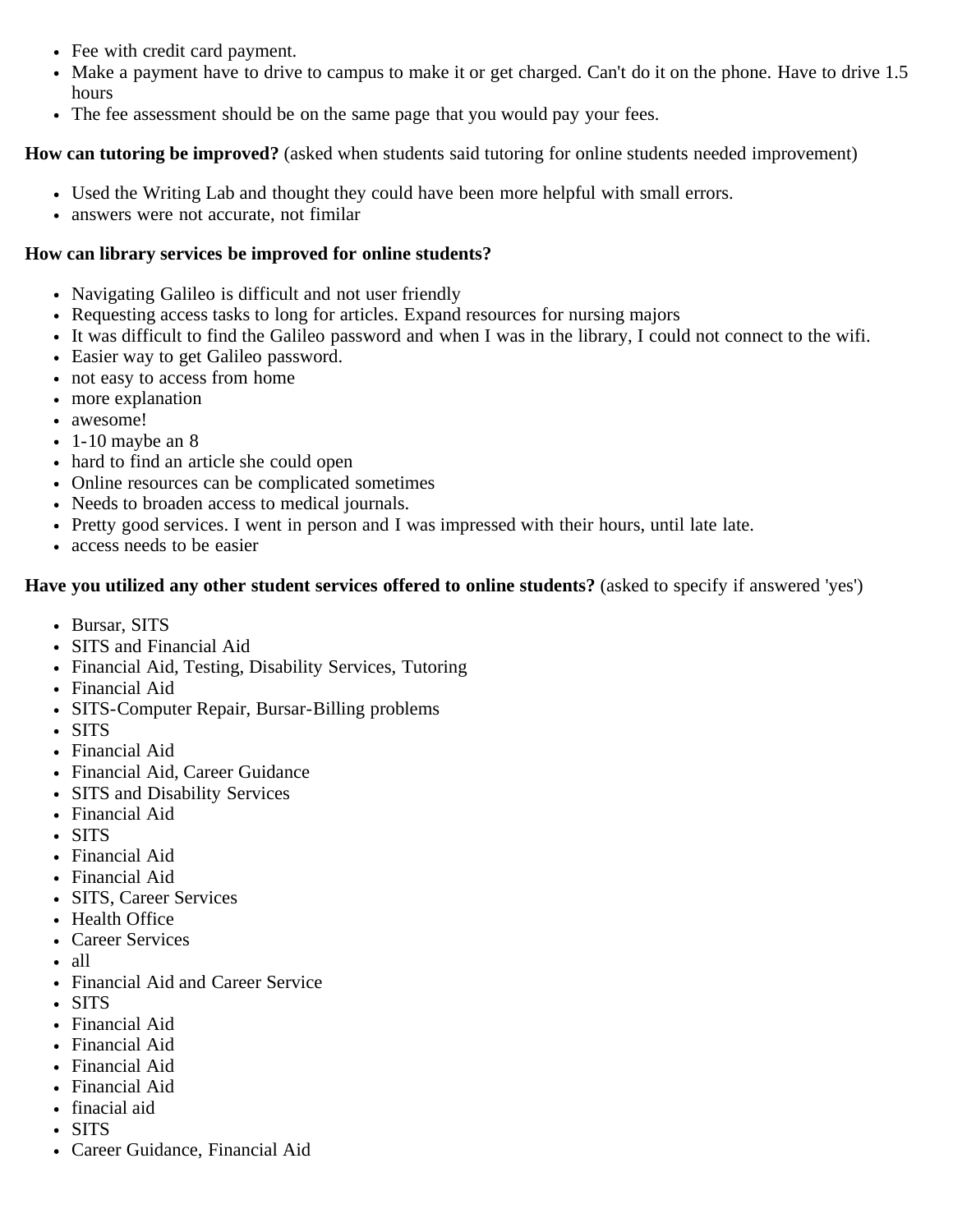Financial Aid, Career Services, SITS

- Financial Aid
- Carrer Guidance
- online chat help
- Career Guidance
- career guidance,disability service
- Financial Aid, Tutoring
- Financial Aid
- Financial Aid
- SITS
- Financial Aid
- Financial Aid and the Bursar's office.
- Career Services, Financial Aid
- Uwg helpdesk
- Financial Aid, Bursar, ITS
- Financial Aid
- financial aid
- Financial Aid
- Career services not responding
- SITS
- Financial Aid

# **How can student services be improved for online students?**

- Hard to get a straight forward answer from Financial Aid office. Give the run around.
- SITS personnel were rude.

### **If your technical orientation to CourseDen did not provide you with enough information to effectively be used by the second week of your course, please explain why.**

- Didn't receive any.
- Didn't use any but it is user friendly
- Didn't use any.
- Too long
- Trial and error since he didn't use any help. Got used to the new system.
- A lot of getting used to
- It took a little longer than two weeks to figure the system out.
- It just took me lot long to find thing in the new system and the way old CourseDen notified you of new happenings in your class was much more effective to me.
- Just getting use to the new system.
- confusing where things were
- really had trouble navigating
- more helpful tips
- Says the system is simple. It only looks complicated.
- didn't attend
- The new notifications don't link directly to the content like the old CourseDen's notifications did. So took a little time to find where the new stuff actually was.
- Vaguely described. Word of mouth and asking for help. None of my professors offered help.
- Want to have access to the new system before classes start.

**If you had problems accessing a course or using CourseDen in any way, which of the following did you go to for help? More than one may apply. Was \_\_\_\_\_\_\_\_\_\_\_\_ (answer above) successful in solving your CourseDen issues?** (asked to explain detail if answered 'no' or 'somewhat')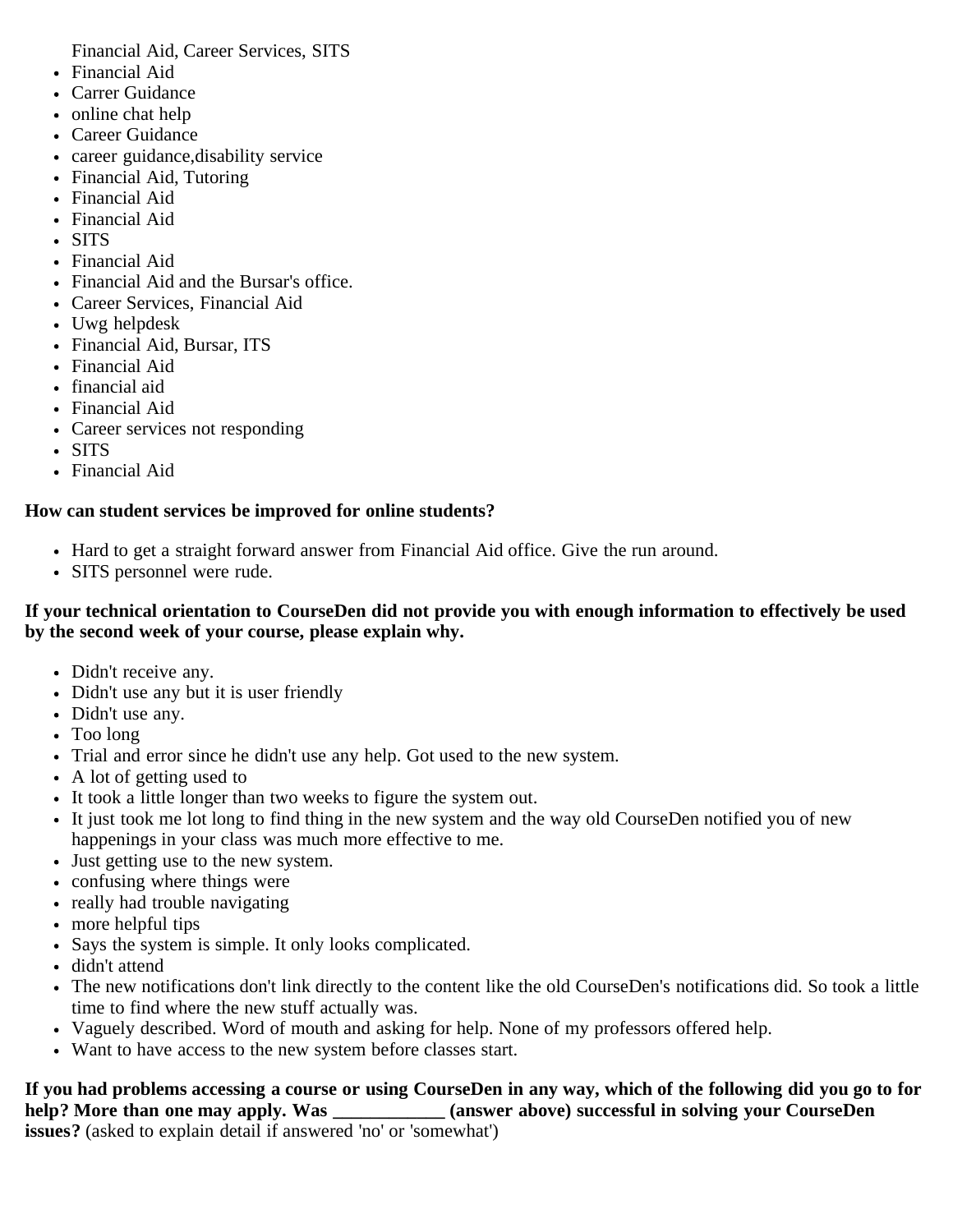The teacher extended the time I had available

- The other classmate was not effective, but the teacher and the helpline were.
- it was difficult to navigate
- Some people couldn't call in or the teacher couldn't help to the point class had to be canceled.

# **Overall, did you received prompt and courteous student support as an online student? If 'no' please explain.**

- Half the time she doesn't get replies from professors.
- SITS personnel don't seem understanding and often rude unhelpful.
- Not enough hours that they are available.

# **Compared to a traditional course, how much do you think you learned in an online course? Was it about the same, more, or less than in a traditional course? Please explain.**

- Do the assignments to the point where she's passing (A and Bs), but learned absolutely nothing.
- Being able to ask your professor right after class where online you cant. Have to email and wait for a response.
- Teaching yourself but also have your instructor as a backbone. Have to keep up with it.
- Lacking the the hands on approach of the classroom environment.
- Learned things but,could have easily looked up most of the materials and content on his own.
- Teaching yourself
- I learn better sitting in a classroom.
- It was great to learn and immediately apply the research.
- You need to little effort forward.
- Did not take online courses.
- It depends on the professor and their available to navigate through CourseDen.
- Noticed between semesters that she still had to prioritize her time.
- The Psychology class could bring more stuff to the table.
- Really enjoys the classroom discussion of a face to face class. Tends to forget when things are due when in an online environment.
- I do better in a traditional classroom
- more ways to learn
- WIth the online courses I usually do the minimum to get by. So I don't study the material as much.
- I get a lot out of peer interaction. And the courses that I took did not have much in the way of that.
- It is what you put into it. It is more self taught, but if you read and follow the information you can learn just as much as you would in class.
- It was just simply read the book and answer the questions that I had.
- Every subject that I have taken online I feel I have learned what I needed to know.
- Less because since you don't have to go to school and can procrastinate doing work and can pretty much do open book work the entire time.
- And you are more than likely just hunting for the answer instead of taking in the information.
- With the new system, it is more difficult to figure out if I had an assignment and when they are due. And I also don't seek out help from my professors as much when I take an online course.
- There was more work but she thinks it balances out that way.
- you can learn at own pace but courses were too easy. too easy to pretend you understand
- more challenging to learn on own
- she would rather be in a class
- Have to be involved. Especially with the discussion board.
- When online you can be more direct when gathering information for classes.
- I'm probably better at a teacher instructing a class. I nothing really sticks with you in an online class.
- With online it was more reading based, but it was the same material.
- I just read the chapter like an in person professor would tell me to do.
- I just got the material.
- It felt the same. We did a lot of webinars so I saw the professor all the time.
- You just read the PowerPoints instead of going to a lecture.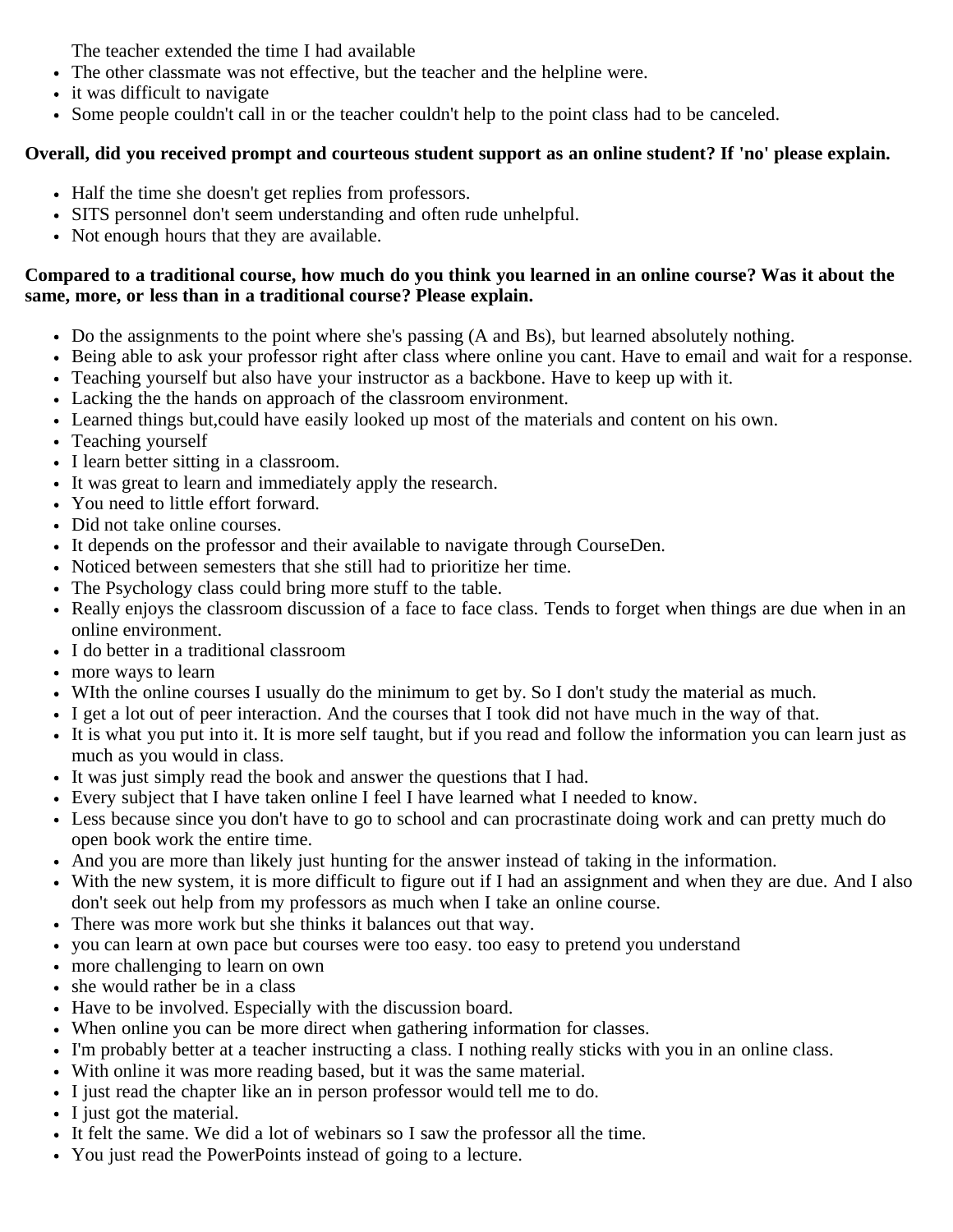- I learned better by seeing it in-person and having it explained to me that I did in an online course.
- Since it has resources that you can go back to, it makes studying more accessible even thought you are learning on your own.
- It was the same material, just learned it a different way.
- Not as easy to get information
- A lot more in-depth reading
- It's more structed and I picked up the information better.
- Had to do more of the research myself instead of getting it summarized by the professor.
- I had access to lots of discussion boards and get feedback in real time from professor and classmates
- Was able to pick on on the material and I had the book.
- I just like that I can go at my own pace

### **Compared to a traditional course, how much did you interact your instructor and classmates? Was it about the same, more, or less than in a traditional course? Please explain.**

- Didn't have any contact with the instructor at all.
- Some courses made you interact more, some less
- Has friends in the class and they work together, and during discussions they post to each other without interacting with anyone else.
- Discussions and meetings
- Through the discussion board, I was required to reply to other students weekly.
- Didn't have many questions that didn't involve an assignment. Spoke occasionally with my classmates.
- The way I did work, I just did not interact with them very much.
- Made use of the discussion board.
- Classmates seemed more comfortable from behind the computer.
- Did not take online courses.
- Certain classes were less. In her Computers and her Society Class it is you have this assignment, this quiz, and nothing else.
- Hardly interacted with the instructors neither online or face-to-face. Discussion board took place of interacting with fellow classmates or instructor.
- Don't interact with classmates and only refers to the instructor for a question.
- I just feel interacting better in a traditional because my writing skills aren't the best.
- constant discussions and access to peers or professor
- The required discussions pushed me to talk with my classmates and I spoke with my professor probably as my as a regular course.
- When all of you assignments are posted in advance with full instruction there isn't much reason to interact with everyone.
- Lack of in-person contact.
- Other than the discussion assignments I did not talk to the other students or professor much.
- More with classmates and less with instructor. I had to respond to so many discuussion posts that it was pretty much requred to talk more.
- Didn't have to speak with the instructor so he didn't.
- You converse with the professor or other students as fast. You are just less like to talk to others in an online course.
- In an online course I don't get to know the students and the instructors. So I don't feel comfortable asking online. In a traditional you get to see how each person is and see how reliable they are with the questions they might have.
- Feels like independent study and thus no face to face time.
- more one on one
- discussions
- weekly discussions
- no communication
- Discussion boards required group work which requires interacting with other classmates.
- Only talked with instructor if some issue or error occurred,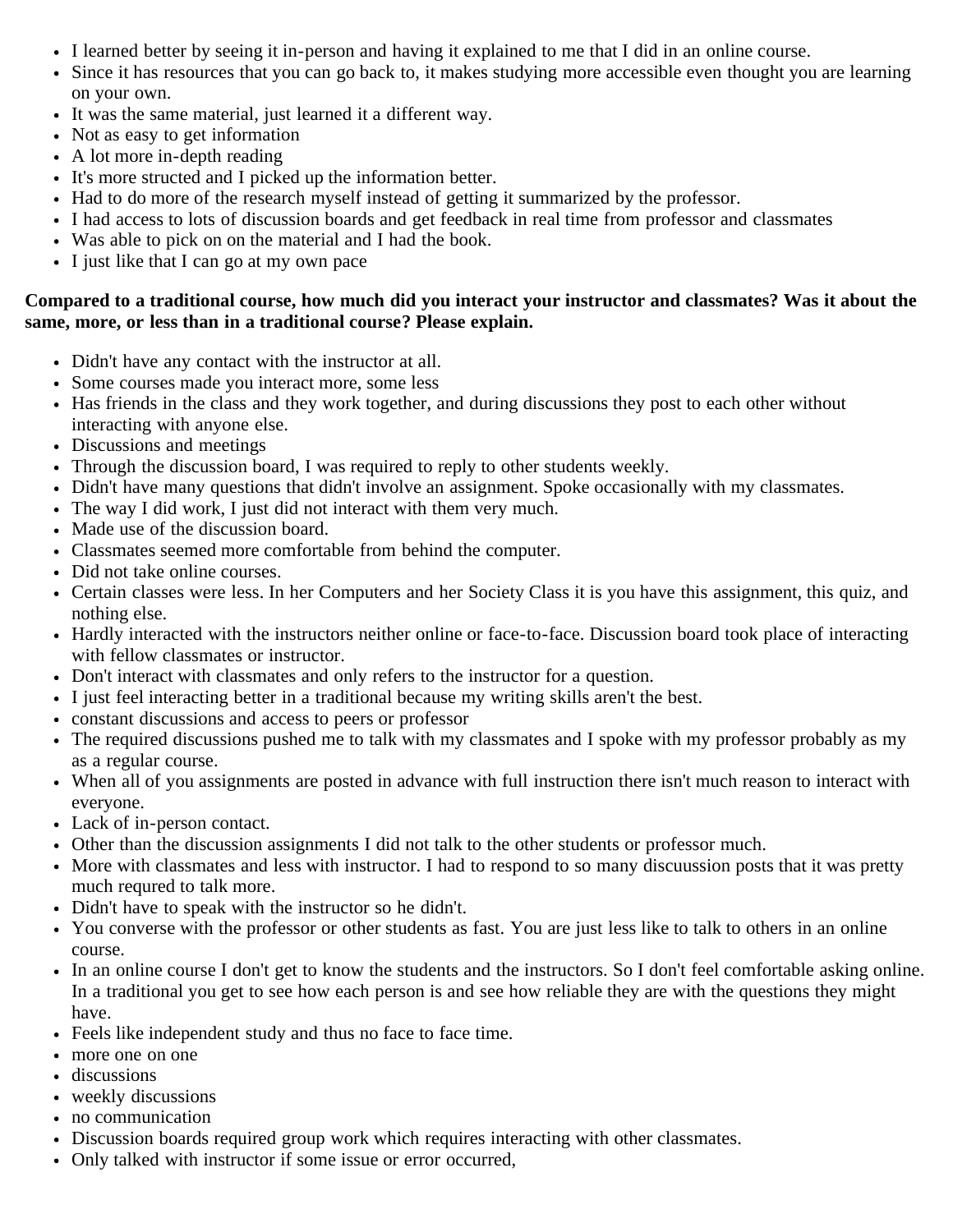- We do meet with our instructor a lot, and they are must more readily available.
- More self-taught. So I just read the book and didn't really interact with the other.
- You are not seeing the person face to face and we would only talk to each other when we had a problem.
- It was not not in a classroom so you don;t see them everyday. But we did communicate through the disscussion board.
- I was in webinars all the time and blackboard works just like a classroom.
- Use of the announcements and are encouraged to give feedback.
- Not required
- Less opportunity to talk to people.
- I just did not have much of a reason to interact.
- At home not face to face
- a little less about the same
- Dont get to see the people face to face and get the connection.
- You had to interact with students in the disccussions but since you didn't have to answer back, it was not as much as traditional.
- More because of discussions posts, but I thought it was unnecessary.
- It was more with my instructor, because of the required discussions, but less witt my classmates.
- Weekly questions to answer and she would reply to those.
- No real feedback from instructor on submitted assignments

# **Responses for "Other" to the question "For what reasons did you take an online class?"**

- Because she's taking 18 hours
- Good at teaching myself and laid back
- Part of her program.
- Computer Saavy
- Scheduling. Wanted to come home at a reasonable hour.
- Time
- Mandatory
- Feels that traditional courses are more realistic.
- Just for more credit hours
- Not offered on Rome campus school
- Children and a job
- work sched
- WOrk Sched

# **Finally, are there any other ways online courses, programs, and services for UWG students could be improved?**

- More technical orientations regarding how to use an online course.
- Don't think so, everything was great as far as online courses. However, online students shouldn't have to pay for fees such as the gym, bus, and health center since they'll never be used if you never go to campus.
- nope
- The criteria is too advance for an online class compared to a traditional class. Banweb is horrible to register for a class as it keeps having problems, Biology Advisers are horrible in general.
- Virtual online classes are helpful (corporate finance)
- No that I can think of.
- No it works out fine for me.
- Wouldn't advise shifting from LMS to the other in the middle of the year.
- more conferences with online class
- not that shge can think of
- Professors need to be skilled with CourseDen, and in a completely online course, need to give detailed instructions and keep in contact with students.
- More courses should be available to online students.
- No, the new CourseDen has improved.